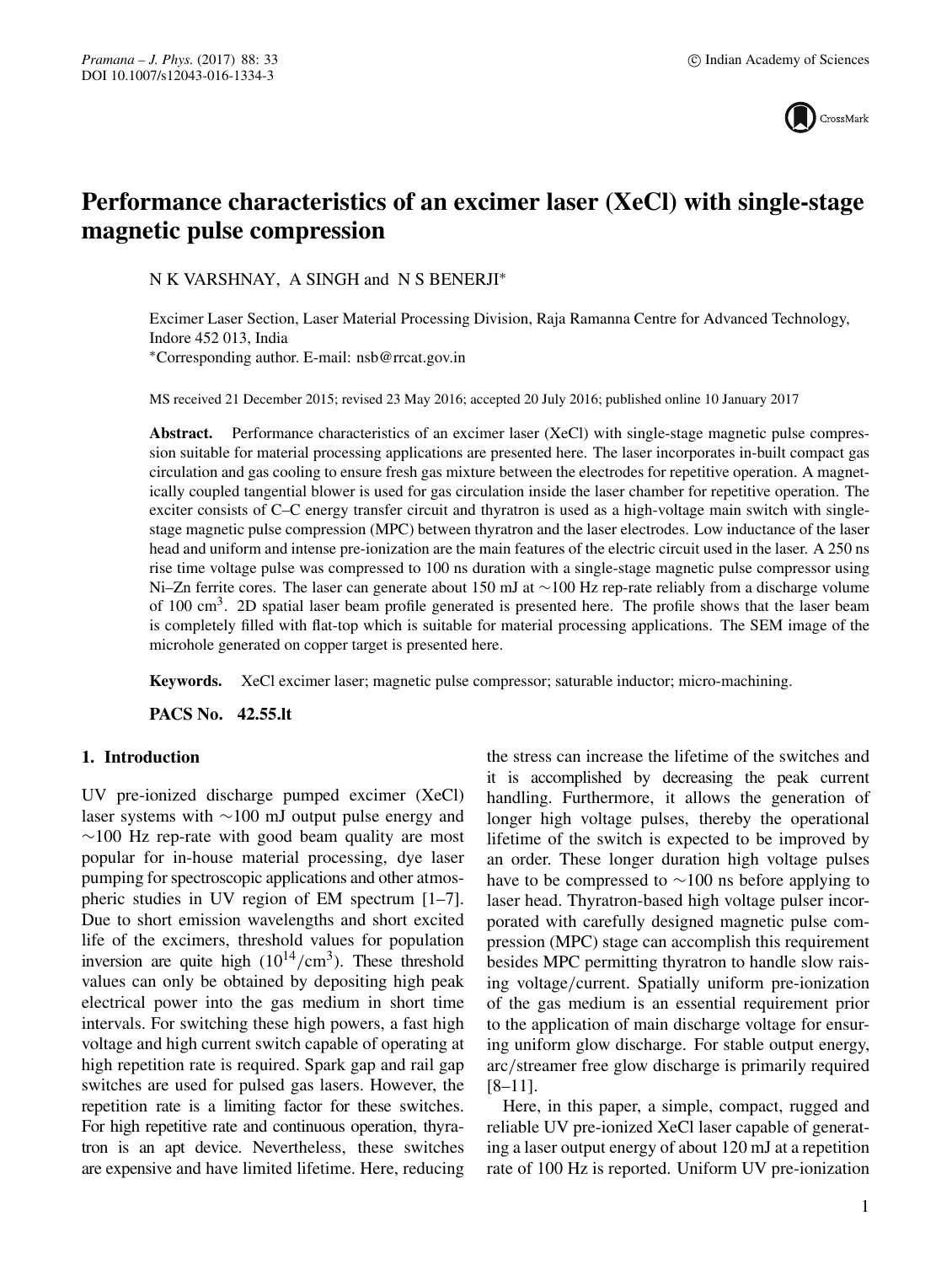has been achieved by ensuring evenly distributed current in sparks generated all along the length of the electrode. The spatial profile of the laser output has been measured and its 3D beam profiles show completely filled flat-top profile which is very difficult to generate and measure in case of excimer lasers. Uniformly filled flat top of the XeCl beam is desirable for various material processing applications [12–14]. SEM images of the focussed spot/hole on metal targets are also presented and these images show high pointing stability.

## **2. Experimental set-up and results**

The excimer laser system demonstrated here mainly consists of laser head, gas circulation and cooling unit, single-stage MPC-based HV pulse forming network and high voltage power supply. The laser subassemblies are rigidly mounted inside the compatible laser chamber made up of aluminum alloy with high vacuum and high pressure integrity. For efficient and stable operation of pulsed excimer laser, a compatible laser head is designed and incorporated in the laser system (see figure 1).

The laser head consists of a pair of main discharge electrodes and pre-ionizer assembly. One of the electrodes (HV) is semicylindrical whereas ground electrode is Chang-profiled. The high voltage electrode with in-built pre-ionizer is mounted on a UV nondegradable and HCl compatible high voltage insulator block. This arrangement results in a discharge volume of 1 cm  $\times$  2 cm  $\times$  50 cm. The pre-ionizer is based on UV spark produced between the tip of a HV pin and electrode. About 50 such pins are inserted in the electrode with the required insulation between the electrode and the pin. For uniform distribution of



Figure 1. Repetitively pulsed XeCl excimer laser system with single-stage MPC.

UV pre-ionization, the pins have been placed all along the electrode on both sides. Each pin is ballasted by a suitable inductor (∼20 nH) to ensure uniform flow of current through all sparks. This arrangement and location of spark pins are staggered on both sides of the high voltage electrode for obtaining spatially uniform pre-ionization throughout the discharge volume [15–18].

Discharge pumped excitation scheme has been chosen for providing fast excitation to achieve glow discharge required for excimer lasers. The schematic of the excitation circuit is shown in figure 2. The excitation circuit primarily consists of a high-voltage power supply, a thyratron as a controllable high voltage switch, main energy storage capacitors, magnetic compression stage and peaking capacitors. The primary capacitor C is a bank of capacitors with a total capacitance of 50 nF. Similarly, Cs is a capacitor bank with 40 nF capacitance. The saturable inductor Ls is made up of Ni–Zn ferrite toroidal cores of dimensions  $OD = 15$  cm,  $ID = 10$  cm and 1.5 cm thickness. Each toroidal core has an effective core cross-section of  $15 \text{ cm}^2$ , magnetic volume of 29 cm<sup>3</sup> and magnetic path length of about 40 cm. Ls and Cs together make the single stage of MPC. MPC prevents current reversal in the pulsed power circuit and permits optimum adaptation of the thyratron switch in other high voltage components. This results in an increase in lifetime of the most expensive components of the laser–thyratron by more than one order of magnitude. The peaking capacitor Cp consisting of doorknob capacitors (each 2 nF) giving a capacitance of 30 nF has been placed very close to the discharge electrodes. E2V make CX 3608 thyratron has been used as discharge switch for the high repetition rate XeCl laser. With a view to keep minimum loop inductance required for achieving fast rising voltage and current pulses for these particular lasers, a compact discharge current loop has been made. The gas replacement between electrodes between successive discharge pulses at a rep-rate of ∼150 Hz is ensured by the uniform flow provided along the electrodes by magnetically coupled tangential blower. The gas flow was measured by a tachometer mounted on a translational



**Figure 2.** Single-stage MPC high voltage pulser for XeCl excimer laser.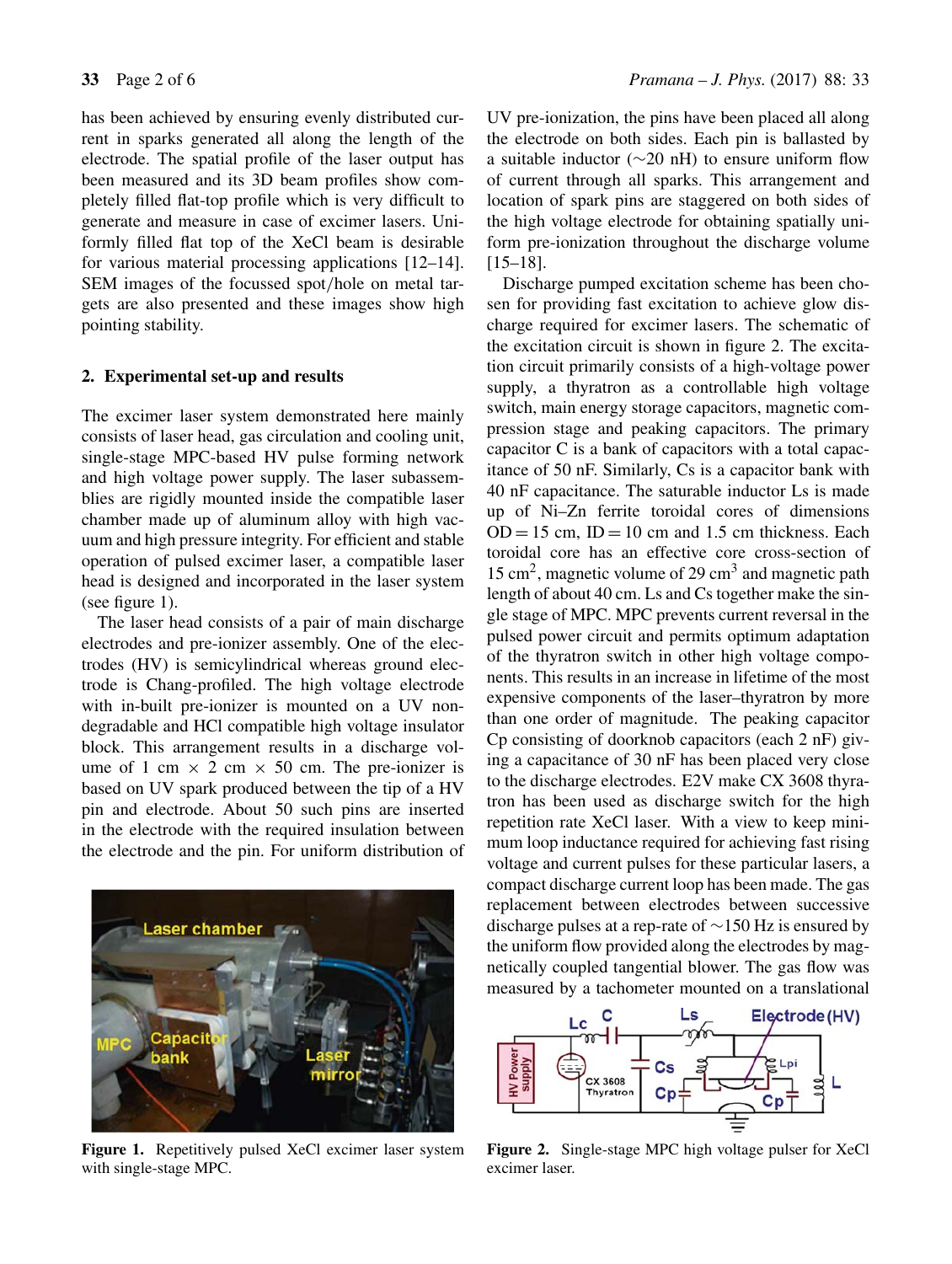Wilson seal and inserted into the laser head along the electrodes.

The measurement of gas flow between the electrodes was carried out at various speeds of the driver motor up to 1650 rpm and its performance characteristics are shown in figure 3. The gas flow rate of  $4 \text{ m/s}$ , results in a clearance ratio of 4 for 100 Hz operation. Besides, uniform flow between the electrodes along their length is an essential requirement, particularly for the excimer laser in which glow discharge has to be created and maintained at 2.5 bar operating pressure. Measurement of gas flow is carried out in the discharge volume along the length of the electrodes and the results are depicted in figure 4. It is clearly seen from the figure that gas flow variations are within 1.5%. Precision needle and shut-off valves were used for preparing optimized gas mixture inside the laser. The laser head has quartz windows at both ends of the cavity and the optical cavity is formed by a flat total reflecting mirror



Figure 3. Gas flow velocity between the electrodes vs. position of electrode.

Gas velocity (M/s)

4

 $\omega$ 

 $\mathbf{\Omega}$ 

 $\overline{ }$ 

 $\circ$ 

300

500





**Figure 4.** Velocity of the gas between the laser electrodes vs. blower speed.

**Blower Speed (RPM)** 

1100 1300 1500 1700

700 900

and a quartz window separated by 120 cm. All the electrical waveforms were recorded using Lecroy 9350 A (500 MHz, 1 GS/s) oscilloscope, voltage pulses were measured by Lecroy high-voltage probes (PHV4-3033) and current was measured by Tektronix current probe (P 6012 A) with Tektronix current transformer (CT-4).

A capacitor charging power supply charges the primary capacitance C (40 nF) to 28 kV in a time scale of about 1 ms defined by Lc, L and C. On switching the thyratron, the C charges Cs (40 nF) through Lc to ∼28 kV in 260 ns. Here, Lc has been chosen such that the primary capacitor C charges the MPC stage capacitor Cs in a relatively longer time duration of ∼260 ns compared to 100 ns without MPC. Here, due to longer charging time,  $dI/dt$  on the thyratron is low in this particular case, thereby reducing stress on the thyratron. Simultaneously, HV pulse appears across the saturable inductor (Ls) of the MPC stage and it gets saturated as it was designed to saturate at  $V = 28$  kV and  $t = 260$  ns. On saturation of Ls, the capacitor Cs discharges and the capacitor  $(C_P = 40 \text{ nF})$  of the laser head gets charged by breaking the gap between the HV electrode and the pre-ionizer pin in 100 ns. Here, the compression factor is 2.6 and the peak current handled by thyratron with single stage MPC has been reduced to ∼8 kA from ∼12 kA without MPC stage. In order to achieve 100 ns (time to increase the voltage of the laser head) as required by these pulsed lasers, designing the MPC stage is very critical and loop inductance including saturable inductance has to be kept as low as possible. A single-turn saturable inductor has been designed and incorporated in the circuit. The housing of the ferrite cores, in turn, acts as a single turn for saturable inductor. Moreover, it acts as low impedance transformer line (coaxial current return path) to keep the inductance as low as possible. The schematic of the single-stage MPC with Ni–Zn toroidal cores is shown

**Figure 5.** Schematic of the single-stage MPC with Ni–Zn toroidal cores.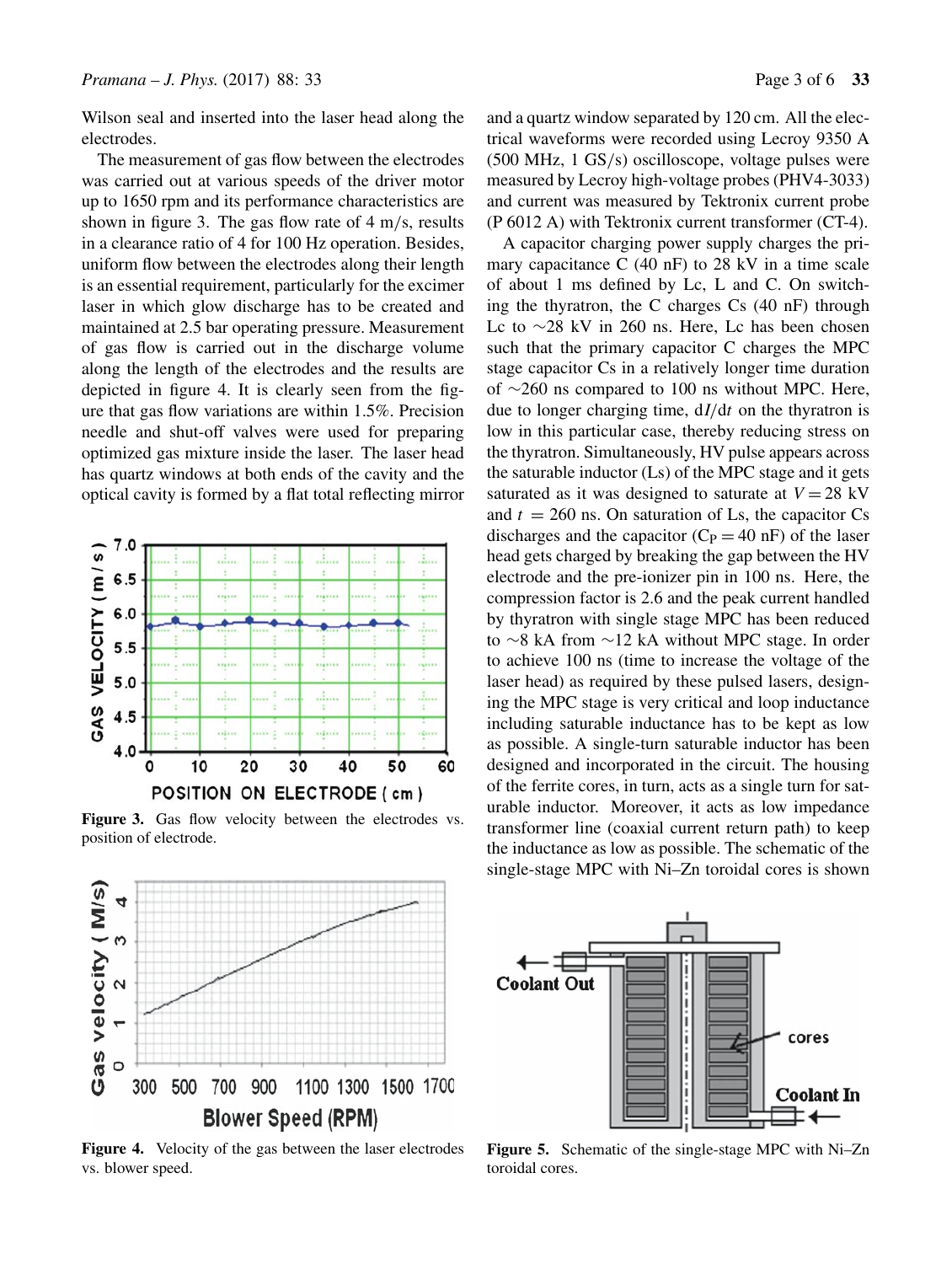

**Figure 6.** Charging voltage pulse of Cs (voltage rise time  $=$  ~260 ns).



**Figure 7.** Discharge voltage pulse across the laser head (voltage rise time  $=$  ~100 ns).

in figure 5. The resultant voltage pulses across the Cs and the laser head are shown in figures 6 and 7 respectively. To maximize energy transfer of the MPC, C and Cs of the same value have been chosen. The optimized concentration of the constituents of the gas mixture is 0.15% HCl, 3% xenon and 96.85% neon at a total chamber pressure of 2500 mbar. The discharge breakdown voltage was found to be 26 kV and this resulted in producing optical pulses of 120 mJ energy at a repetition rate of 100 Hz. The typical discharge voltage pulse and the corresponding temporal profile of the XeCl excimer laser pulse measured with Hamamastu make fast photodiode, are shown in figure 8. The performance characteristics of the output energy of the laser with respect to the repetition rate is shown in figure 9. Here, the fall in energy of the laser beyond the repetition rate of 100 Hz is due to reduced clearance ratio of the gas mixture between the electrodes.



**Figure 8.** Typical discharge voltage pulse and the corresponding laser pulse.



**Figure 9.** Performance characteristics of laser energy at different repetition rates.

## **3. Excimer laser profile recording**

The beam profile recording of UV excimer laser is a challenging task. The commercial laser beam profilers in the UV region are costly and often unavailable to the user. The high beam intensity is attenuated to the acceptable level before feeding to the commercial beam profiler. We devised an in-house method of recording/ estimating the beam profile using semitransparent screens/papers and the SLR digital camera commonly available in the market for normal social photography. The spatial profile of the repetitively pulsed XeCl excimer laser, captured by SLR digital camera D-70 Nikon, has been recorded on semitransparent screen, and analysed by commercial software. The advantage of this technique is that the semitransparent screens can be calibrated and used as per the choice. The digital camera can be used in zoom position or in the autofocus mode as per the user settings and provide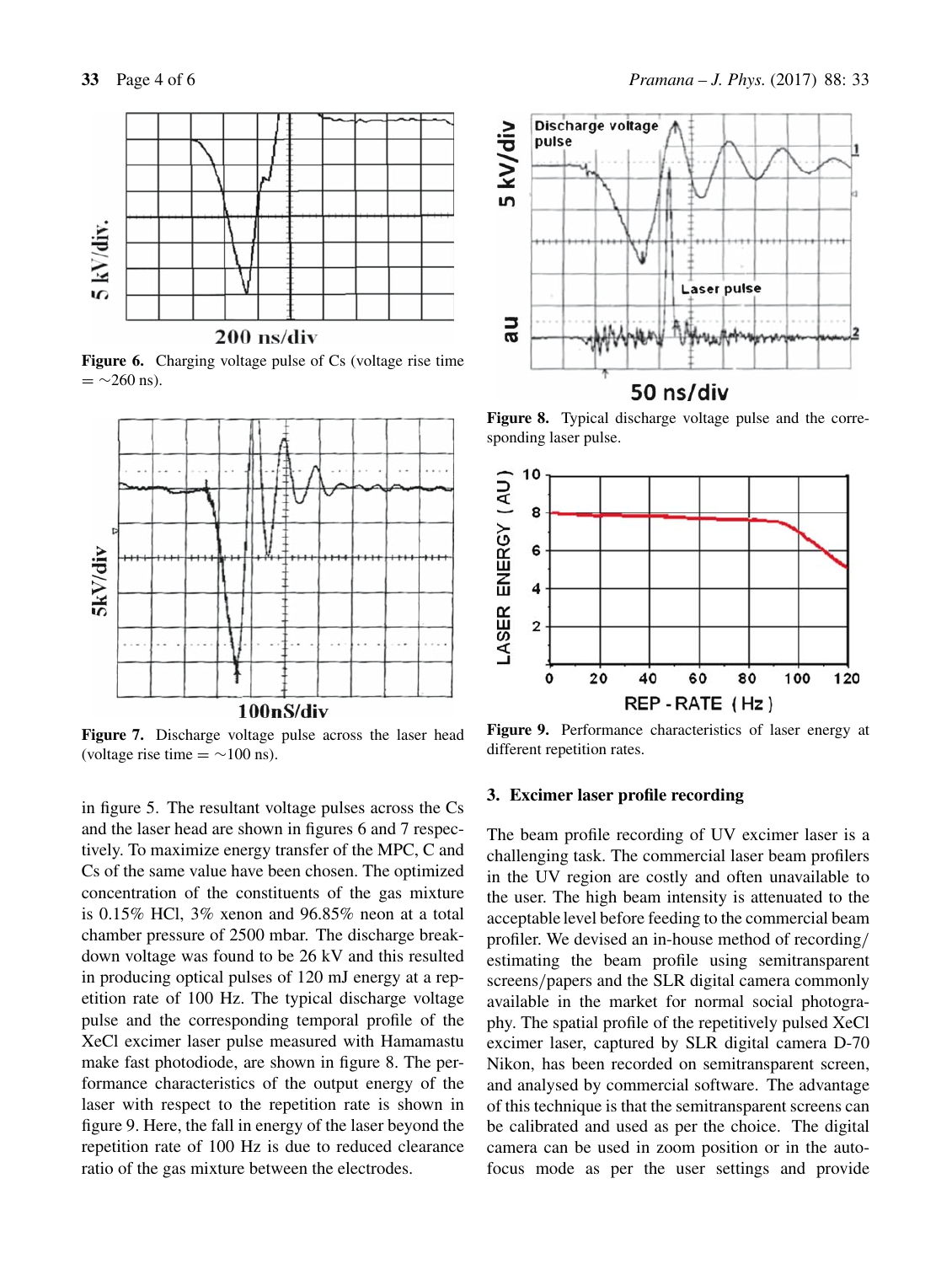greater flexibility in the approach. The spatial profile beam was recorded from the back of semitransparent fluorescent screen (flat plate) using digital camera and was analysed subsequently using relevant software. Here, the beam cross-section was found to be completely filled with flat-top intensity profile. This was also confirmed at various reduced beam intensities using beam attenuator and the obtained profiles were found to be completely filled flat-top ones. These experiments have been carried out with a view of avoiding the



**Figure 10.** 2D beam profiles (flat-top).

effect of saturation and features of hot spots have not been observed in the beam. The 2D view pertinent to the recorded beam profile is depicted in figure 10.

# **4. Excimer laser material processing applications for generating microholes in metal sheets**

Clean micromachining is also demonstrated using XeCl laser with prism resonator cavity. The laser equipped with prism resonator configuration has been used for micromachining applications. The laser beam was focussed using a plano-convex lens of 100 cm focal length, placed close to the exit window of the laser. The laser beam was focussed on copper and aluminum thin plates placed at the focal plane of the plano-convex lens. With these beam parameters, the microhole has been created on a 0.2 mm thick copper sheet and the captured SEM image of the hole depicted in figure 11 shows that the created hole is clean and sharp.

# **5. Conclusion**

Performance characteristics of an excimer laser with single-stage magnetic pulse compression suitable for



**Figure 11.** SEM image of the microhole generated with XeCl laser beam on a 0.2 mm thick copper sheet.